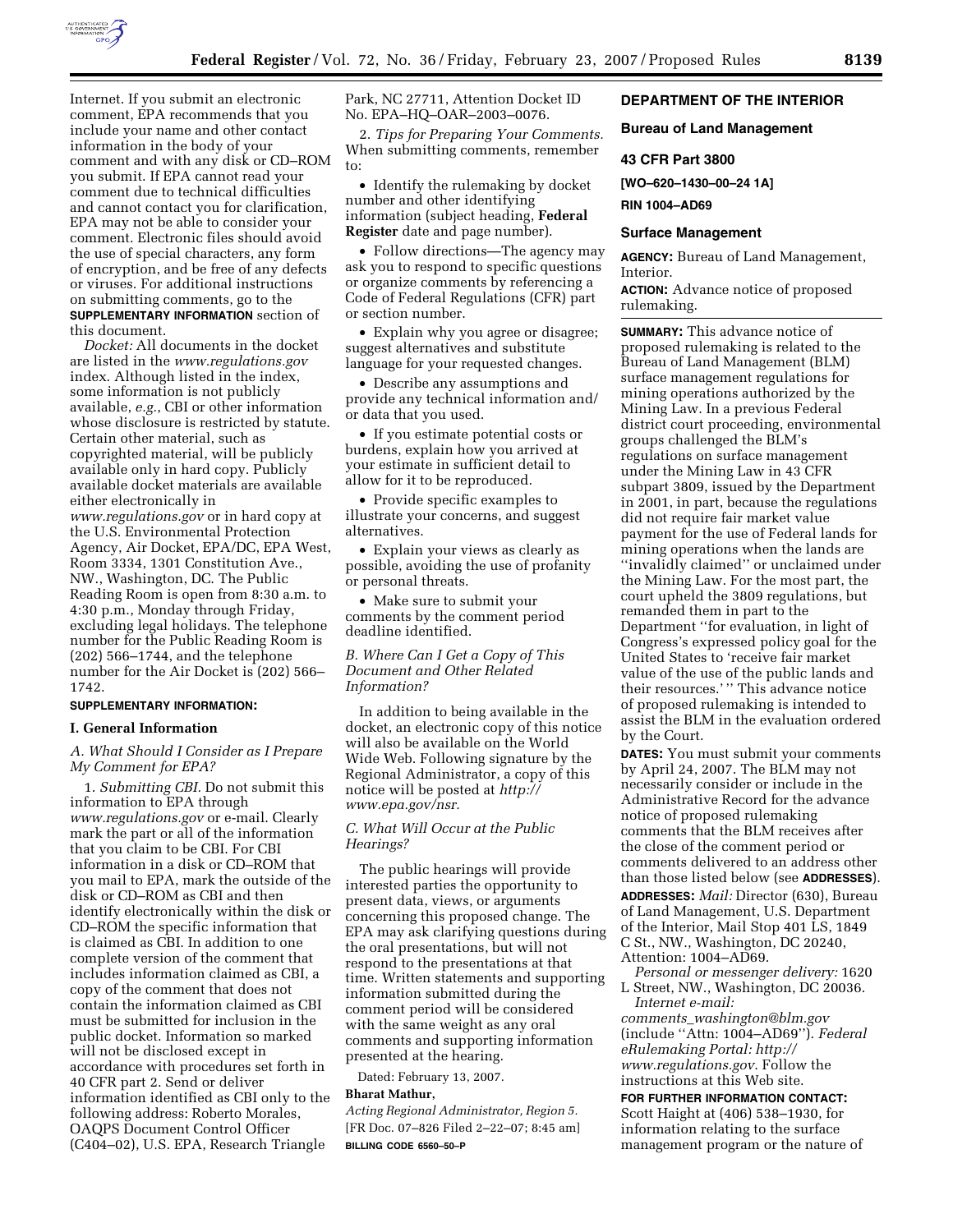the notice, or Ted Hudson at (202) 452– 5042 for information relating to the rulemaking process generally. Persons who use a telecommunications device for the deaf (TDD) may call the Federal Information Relay Service (FIRS) at 1– 800–877–8330, 24 hours a day, seven days a week, to contact the above individuals.

#### **SUPPLEMENTARY INFORMATION:**

I. Public Comment Procedures II. Background

- III. Analysis and Public Inquiry
- A. ''Invalidly Claimed'' Lands
- B. Lands on Which Claims of Unknown Validity are Located
- C. Unclaimed Lands

#### **I. Public Comment Procedures**

Please submit e-mail comments as an ASCII file avoiding the use of special characters and any form of encryption. Please also include ''Attn: 1004–AD69'' and your name and return address in your e-mail message.

You may examine documents pertinent to this advance notice of proposed rulemaking at the L Street address.

#### *A. How do I comment on the notice?*

If you wish to comment, you may submit your comments by any one of several methods:

• You may mail comments to Director (630), Bureau of Land Management, Administrative Record, Room 401 LS, Director (630), Mail Stop 401 LS, Bureau of Land Management, U.S. Department of the Interior, 1849 C Street, NW., Washington, DC 20240, Attn: 1004– AD69.

• You may deliver comments to Room 401, 1620 L Street, NW., Washington, DC 20036.

• You may access and comment on the notice at the Federal eRulemaking Portal by following the instructions at that site (see **ADDRESSES**).

• You may also comment via e-mail to *comments*\_*washington@blm.gov.* If you do not receive a confirmation that we have received your electronic message, contact us directly (202) 452– 5030.

Please make your comments as specific as possible by confining them to issues for which comments are sought in this notice, and explain the bases for your comments.

The comments and recommendations that will be most useful and likely to influence agency decisions are:

1. Those supported by quantitative information or studies; and

2. Those that include citations to, and analyses of, the applicable laws and regulations.

The BLM may not necessarily consider or include in the

Administrative Record for the notice comments that we receive after the close of the comment period (see **DATES** or comments delivered to an address other than those listed above (see **ADDRESSES**).

*B. May I review comments submitted by others?* 

Comments, including names and street addresses of respondents, will be available for public review at the address listed under **ADDRESSES**: ''*Personal or messenger* delivery'' during regular hours (7:45 a.m. to 4:15 p.m.), Monday through Friday, except holidays.

## *C. Can my name and address be kept confidential?*

Before including your address, telephone number, e-mail address, or other personal identifying information in your comment, be advised that your entire comment—including your personal identifying information—may be made publicly available at any time. While you can ask in your comment to withhold from public review your personal identifying information, we cannot guarantee that we will be able to do so.

The BLM will always make submissions from organizations or businesses, and from individuals identifying themselves as representatives or officials of organizations or businesses, available for public inspections in their entirety.

#### **II. Background**

In the Federal Land Policy and Management Act (''FLPMA''), Congress declared 13 policy goals for the public lands, among which are that:

• The public lands ''be managed in a manner which recognizes the Nation's need for domestic sources of minerals'' (43 U.S.C. 1701(a)(12)), and

• ''[T]he United States receive fair market value of the use of the public lands and their resources unless otherwise provided for by statute'' (43 U.S.C. 1701(a)(9)). Following these 13 policy declarations, Congress stated that the ''policies of this Act shall become effective only as specific statutory authority for their implementation is enacted by this Act or by subsequent legislation and shall then be construed as supplemental to and not in derogation of the purposes for which public lands are administered under other provisions of law.'' (43 CFR 1701(b)).

Commercial mining is one of the purposes for which public lands are administered. Congress declared in 1970 that ''it is the continuing policy of the Federal Government in the national

interest to foster and encourage private enterprise in (1) the development of economically sound and stable domestic mining, minerals, metal and mineral reclamation industries, (2) the orderly and economic development of domestic mineral resources, reserves, and reclamation of metals and minerals to help assure satisfaction of industrial, security and environmental needs, (3) mining, mineral, and metallurgical research, including the use and recycling of scrap to promote the wise and efficient use of our natural and reclaimable mineral resources, and (4) the study and development of methods for the disposal, control, and reclamation of mineral waste products, and the reclamation of mined land, so as to lessen any adverse impact of mineral extraction and processing upon the physical environment that may result from mining or mineral activities.'' (30 U.S.C. 21a). The Secretary of the Interior has the statutory responsibility to carry out this national policy when exercising his authority under Federal laws such as FLPMA.

In *Mineral Policy Center* v. *Norton*, 292 F. Supp. 2d 30 (D.D.C. 2003), plaintiffs challenged the BLM's surface management regulations for hardrock mining, which are found at 43 CFR subpart 3809. One of the arguments that the plaintiffs made was that, on lands on which there are no valid mining claims, the BLM should be charging fair market value for use of the public lands for mining operations. *Mineral Policy Center*, 292 F. Supp. 2d at 40.

In response, the BLM argued that, ''the 'otherwise provided for by statute' exception set forth in FLPMA section 102(a)(9) exempts mining operations on both claimed and unclaimed lands from the fair market value policy, where such operations are conducted under the Mining Law.'' (Federal Defendants' Consolidated Motion for Summary Judgment at page 38).

Nevertheless, the court concluded that ''[o]perations neither conducted pursuant to valid mining claims nor otherwise explicitly protected by FLPMA or the Mining Law (*i.e.*, exploration activities, ingress and egress, and limited utilization of mill sites) must be evaluated in light of Congress's expressed policy goal for the United States to 'receive fair market value of the use of the public lands and their resources' '' (*Mineral Policy Center*, 292 F. Supp. 2d at page 51). The court then remanded the regulations to the Department to evaluate the competing priorities set forth in FLPMA as applied to invalidly claimed or unclaimed lands ''in light of Congress's expressed policy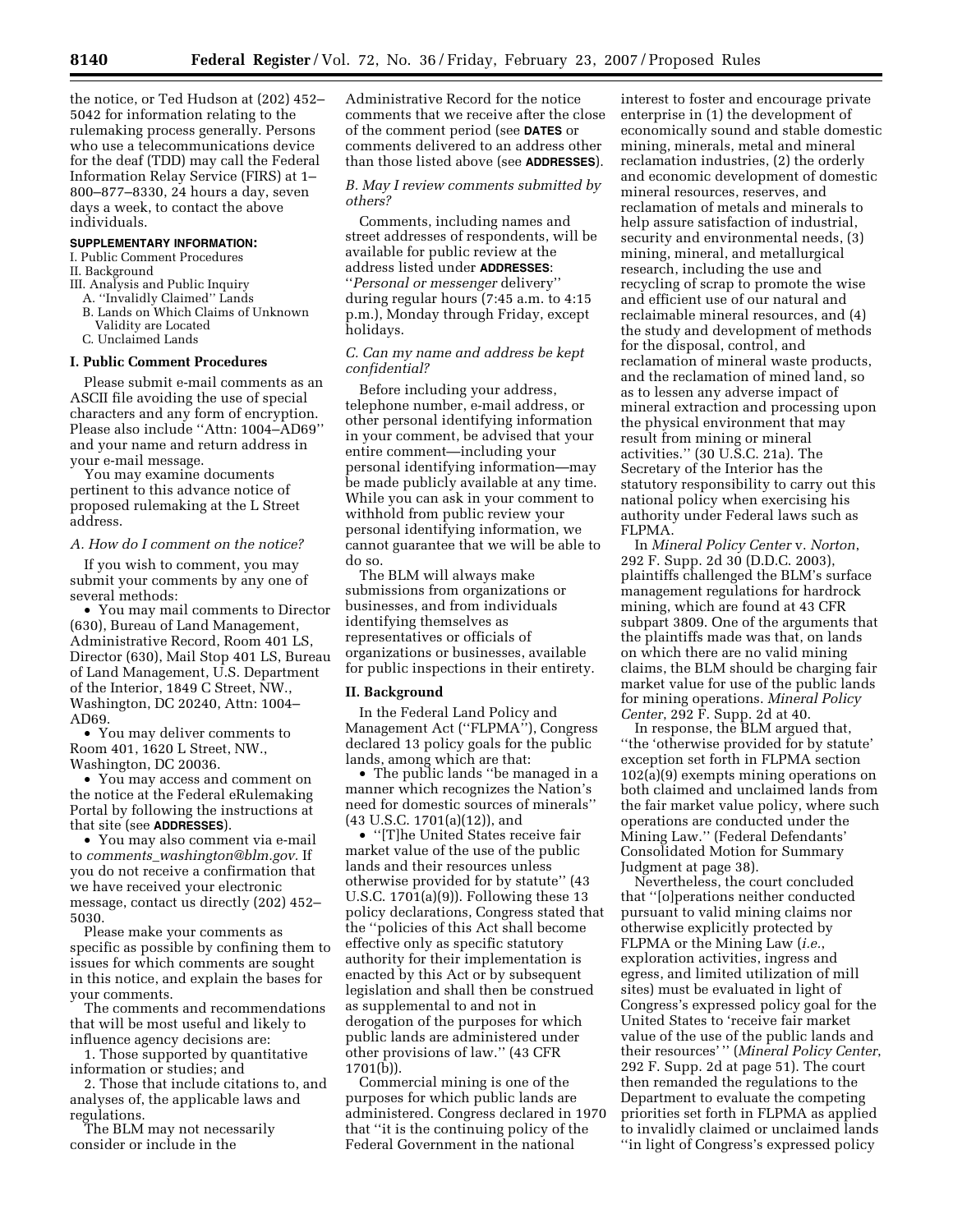goal for the United States to 'receive fair market value of the use of public lands and their resources' '' (*id.* at pages 51 and 57).

### **III. Analysis and Public Inquiry**

The fair market value policy in FLPMA applies ''unless otherwise provided for by statute'' (43 U.S.C. 1701(a)(9)). Based on this exception, the court in *Mineral Policy Center*  concluded that the Mining Law authorizes operations, including possession, occupancy, and mineral extraction activities, on valid mining claims without payment of fair market value for that use (292 F. Supp. 2d at pages 47 and 51). The court also concluded that the Mining Law authorizes exploration activities, mill site use in association with valid claims, and ingress and egress to valid claims, without payment of fair market value for that use (*id*.). The court instructed the BLM to evaluate the application of FLPMA's competing priorities, in light of the policy goal to receive fair market value for the use of the public land, to mining activities that amount to more than initial exploration activities conducted on invalidly claimed or unclaimed lands (*id*. at pages 46 and 50).

#### *A. ''Invalidly Claimed'' Lands*

The Mining Law establishes the parameters under which mining claimants may locate and hold a mining claim (30 U.S.C. 23, 28). It is without question that ''in order to create valid rights or initiate a title as against the United States a discovery of mineral is essential'' (*Union Oil Co.* v. *Smith*, 249 U.S. 337, 346 (1919)). Nevertheless, ''while discovery is the indispensable fact and the marking and recording of the claim dependent upon it, yet the order of time in which these acts occur is not essential in the acquisition from the United States of the exclusive right of possession of the discovered minerals or the obtaining of a patent therefor, but that discovery may follow after location and give validity to the claim as of the time of discovery, provided no rights of third parties have intervened.'' (*Id.*)

Because mining claims are selfinitiated and may be located before the claimant discovers a valuable mineral deposit, the BLM cannot know whether an unpatented mining claim on the public lands is valid unless and until it determines the validity of the claim. However, while the BLM has discretion to initiate a mining claim validity examination at any time before a patent is issued, as a practical matter, it determines or verifies claim validity only rarely. *Cameron* v. *United States*,

252 U.S. 450, 460 (1920); Mark Squillace, *The Enduring Vitality of the General Mining Law of 1872*, 18 Envtl. L. Rep. 10,261, 10,266 (1988) (stating that the government rarely considers the validity of an unpatented mining claim). See generally *Legal Requirements for Determining Mining Claim Validity Before Approving a Mining Plan of Operations*, M–37012 (Nov. 14, 2005).

The BLM cannot feasibly embark on a program to make technical determinations of the validity of all unpatented mining claims. The administrative cost per mining claim of conducting a validity determination, including a field examination and an economic analysis, and carrying out a contest hearing, if necessary, is substantial. The BLM estimates that the cost per mining claim for a full validity determination, including an administrative contest hearing, ranges between \$12,000 and \$80,000. There are over 250,000 active mining claims on the public lands. Conducting validity determinations for all 250,000 mining claims would exceed the BLM's annual operating budget many times over.

Even if the BLM was appropriated sufficient funds and was able to locate and employ enough qualified mineral examiners to engage in such an extensive program, the open nature of the public lands makes the exercise futile. Mining claimants can locate mining claims only on lands that are open to the operation of the Mining Law. In rare circumstances, the lands on which mining claimants have located mining claims may be subsequently withdrawn from the operation of the Mining Law. However, almost all of the 250,000 existing mining claims are on public lands that remain open to the operation of the Mining Law. On these open lands, a validity determination is an inefficient use if not an outright waste of government resources, because nothing stops the claimant from immediately relocating a new claim on the same lands covered by the invalidated mining claim.

In light of these practical administrative considerations, the BLM reasonably focuses its limited appropriations on conducting validity examinations where they are required. The BLM's regulations at 43 CFR 3809.100 and 3862.1–1 require a complete validity determination only if a claimant:

(1) Proposes mining operations on lands that were withdrawn or segregated from the operation of the Mining Law, or

(2) Has applied for a patent. No law requires the BLM to determine the validity of mining claims before

approving operations on lands that are open to the operation of the Mining Law (*Legal Requirements for Determining Mining Claim Validity Before Approving a Mining Plan of Operations*, M–37012 (Nov. 14, 2005)). See also, Western Shoshone Defense Project, 160 IBLA 32, 56 (2003) (''BLM generally does not determine the validity of the affected mining claims before approving a plan of operations'').

The BLM cannot know whether lands are ''invalidly claimed'' unless it has conducted a validity examination and has determined that a mining claim is in fact invalid, or unless the claim has been voided by operation of law because of the claimant's failure to comply with an applicable annual maintenance requirement. In both instances, once a claim is void by operation of law or void because the BLM has determined that it is invalid, the claim no longer exists. Therefore, as the BLM applies it, the phrase ''invalidly claimed'' only covers lands on which a mining claim was formerly located that the BLM knows to be invalid because (1) The BLM has determined that the claim is invalid or (2) the claim was voided by operation of law because of the claimant's failure to comply with annual maintenance requirements.

On withdrawn lands, the BLM does not approve mining operations for mining claims it has determined to be invalid or that have been voided by operation of law. Consequently, on withdrawn lands, since there is no authorized use of invalidated mining claims, the BLM need not consider whether it should receive fair market value for use of such ''invalidly claimed'' lands.

On open lands, the lands on which voided or invalidated mining claims once existed are nothing more than unclaimed lands. See section C below for further discussion regarding the use of unclaimed lands.

## *B. Lands on Which Claims of Unknown Validity are Located*

The court's decision in *Mineral Policy Center* did not address the use of lands on which mining claims of unknown validity exist. The parties did not brief this issue, and the court's decision did not consider the distinction between claims that the BLM has determined to be invalid and those for which the BLM has made no validity determination. As previously noted, the court concluded that the Mining Law authorizes operations, including possession, occupancy, and mineral extraction activities, on valid mining claims without payment of fair market value for that use (*Mineral Policy Center*, 292 F.